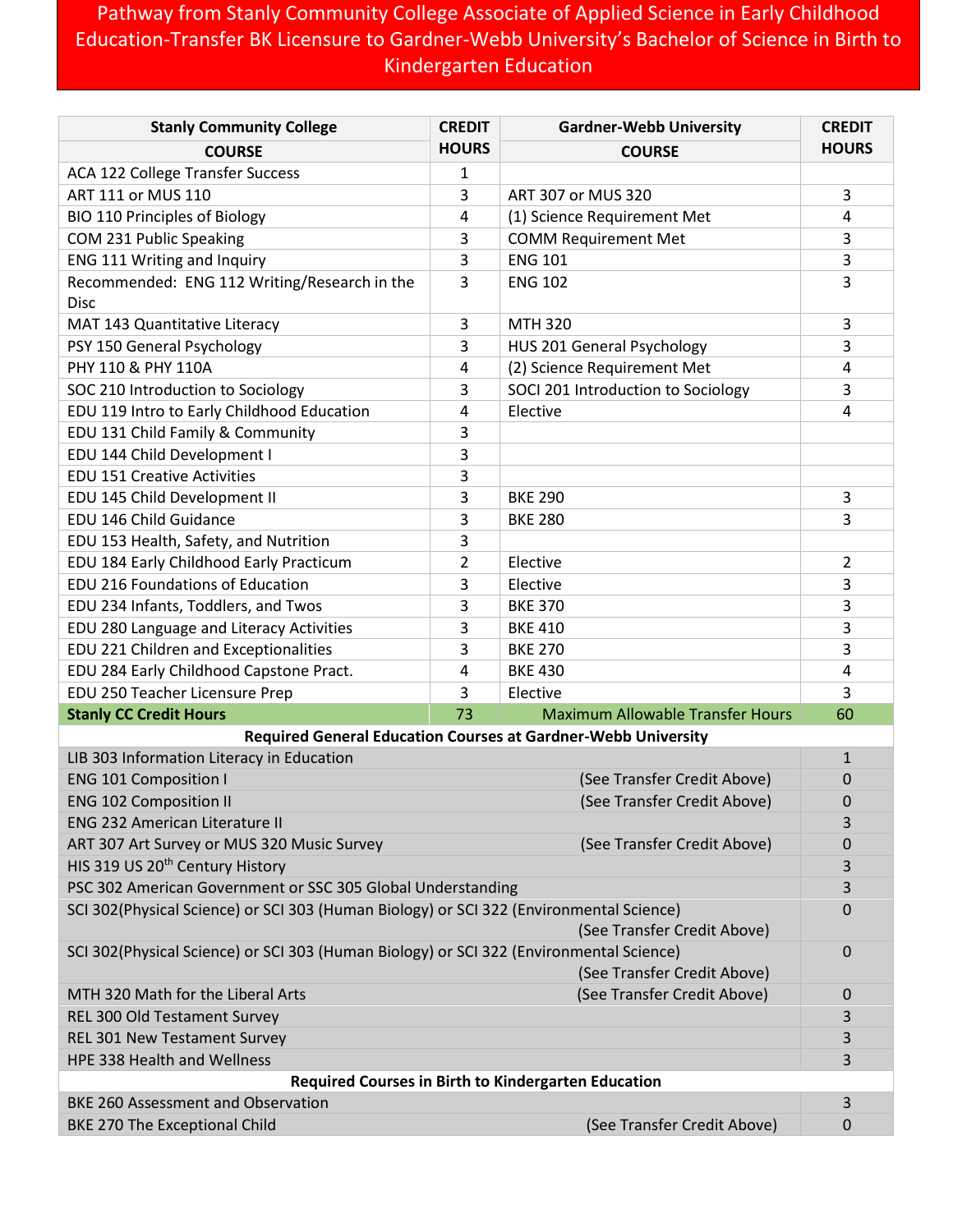| BKE 280 Guiding and Supporting Young Learners                           |  | (See Transfer Credit Above) | 0              |  |
|-------------------------------------------------------------------------|--|-----------------------------|----------------|--|
| BKE 290 Child Development                                               |  | (See Transfer Credit Above) | 0              |  |
| BKE 300 Special Topics: Technology in the BK Environment                |  |                             | 3              |  |
| BKE 360 Child, Family, and Community: Building Supportive Relationships |  |                             | 3              |  |
| <b>BKE 370 Infants and Toddlers</b>                                     |  | (See Transfer Credit Above) | 0              |  |
| BKE 380 Early Childhood Curriculum                                      |  |                             | 3              |  |
| BKE 390 Kindergarten Curriculum                                         |  |                             | 3              |  |
| BKE 410 Language and Literacy for the Young Child                       |  | (See Transfer Credit Above) | $\mathbf 0$    |  |
| BKE 420 Math, Science, Social Studies, and the Arts for Young Children  |  |                             | 4              |  |
| BKE 430 Internship: BK Practices, Procedures, and Policies              |  | (See Transfer Credit Above) | 0              |  |
| MTH 204 Mathematics for Elementary Teachers I                           |  |                             | 3              |  |
| <b>Required Professional Education Minor</b>                            |  |                             |                |  |
| EDU 250 Teaching in the 21st Century Schools                            |  |                             | 4              |  |
| EDU 350 Diverse Populations in 21st Century Schools                     |  |                             | $\overline{4}$ |  |
| EDU 435 Facilitating Learning in 21st Century Schools                   |  |                             | $\overline{4}$ |  |
| BKE 440 Professional Administrative Seminar or EDU 450 Student Teaching |  |                             | 12             |  |
| PSY 301 Child Psychology                                                |  |                             | 3              |  |
| PSY 303 Educational Psychology                                          |  |                             | 3              |  |
|                                                                         |  | <b>Gardner-Webb Hours</b>   | 67             |  |
|                                                                         |  | <b>Total Hours</b>          | 127            |  |

## **Academic Guidelines**

- 1) Students may receive transfer credit for courses according to the list of equivalencies set forth within the attached transfer plans. Other courses taken will be evaluated for transfer on a course-by-course basis by the Gardner-Webb University Registrar's Office and/or College of Education faculty. To receive credit for a course, a student must have earned a "C" (2.0) or better in that course.
- 2) Applicants must complete the requirements for admission into the Teacher Education Program after acceptance to Gardner-Webb University:
	- a. Candidates must have an overall GPA of 2.7 when applying to the College of Education at Gardner-Webb University. The 2.7 GPA must be maintained through graduation per the Teacher Education Handbook. For more information, please consult the Teacher Education Handbook.
	- b. Complete EDU 250 with a grade of "C" or better.
	- c. Obtain minimum scores on either PRAXIS Core, SAT, or ACT exams. Non-licensure candidates must meet all secondary admissions requirements with the exception of standardized test scores.
	- d. Complete other requirements that are published in the Teacher Education Handbook.
- 3) Candidates are required to adhere to all policies in the Teacher Education Handbook and the Clinical Experiences Handbook.
- 4) Licensure seeking candidates will complete EDU 450, a full semester clinical internship, during their last semester. Candidates will not be permitted to complete EDU 450, the Clinical Internship, until all other program requirements have been met.
- 5) The student must complete a minimum of 120 hours under Bachelor of Science requirements outlined for the corresponding program detailed in the GWU/Degree Completion Program Catalog.